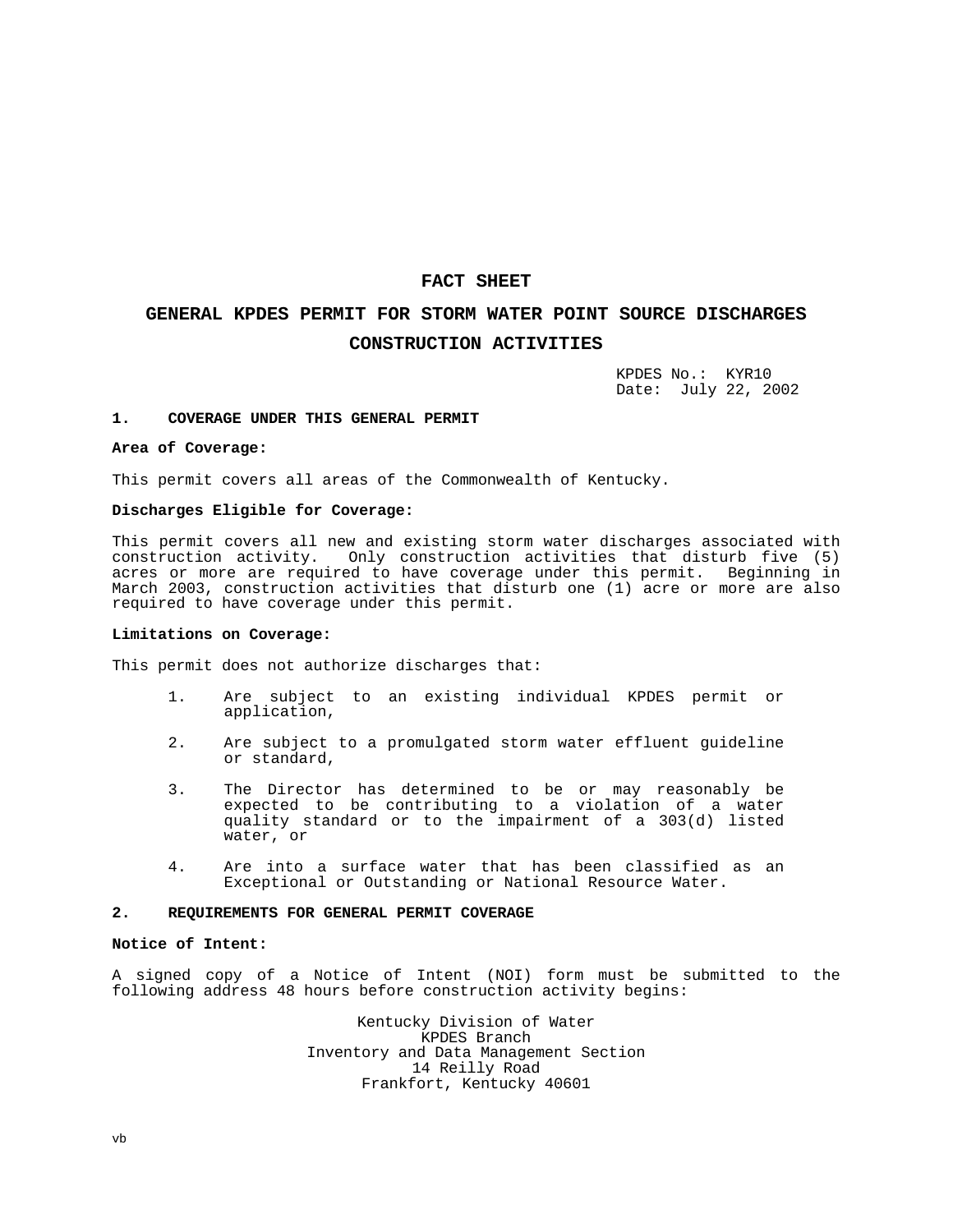Page 2

Unless notified by the Director to the contrary, owners or operators who submit the above notification are authorized to discharge storm water associated with construction activity under the terms and conditions of this permit. Discharge may begin 48 hours after the NOI is postmarked, even if the permittee has not yet received a copy of the general permit from the Division of Water.

### **Notice of Termination:**

When all storm water discharges associated with construction activity are eliminated and the site has been finally stabilized, the owner or operator must submit a signed copy of a Notice of Termination (NOT) form in order to end coverage under this general permit and nullify its requirements. NOTs are to be sent to the above address.

### **Change of Ownership:**

When the owner or operator of a site covered by this permit changes, the new owner or operator must submit a notice 48 hours before the change in order to transfer coverage under this general permit. Change of ownership notices are to be sent to the above address.

### **3. ADDITIONAL INFORMATION**

## **Municipal Notification:**

Sites which discharge storm water associated with construction activity to a municipal separate storm sewer system (MS4) shall submit a signed copy of the NOI to the operator of the MS4 48 hours before construction activity begins.

#### **Other Storm Water Discharges:**

Storm water discharges authorized by this permit may be combined with other sources of storm water that are not associated with construction activity if the resulting discharge is in compliance with this permit.

#### **4. EFFLUENT LIMITATIONS AND MONITORING REQUIREMENTS**

No monitoring is required.

#### **5. JUSTIFICATION OF PERMIT CONDITIONS**

The following regulations are pursuant to KRS 224.10-100, 224.70-100, and 224.70-110.

### **Best Management Practices:**

This requirement is consistent with 401 KAR 5:065, Section 2(10).

# **Antidegradation:**

The conditions of 401 KAR 5:029, Section 1(1) will be satisfied by coverage under this permit. A review under Section  $1(2)$ ,  $(3)$ , and  $(4)$  will not be applicable.

### **6. COMPLIANCE SCHEDULE**

The permittee shall achieve compliance with all requirements upon notification of coverage under this general permit.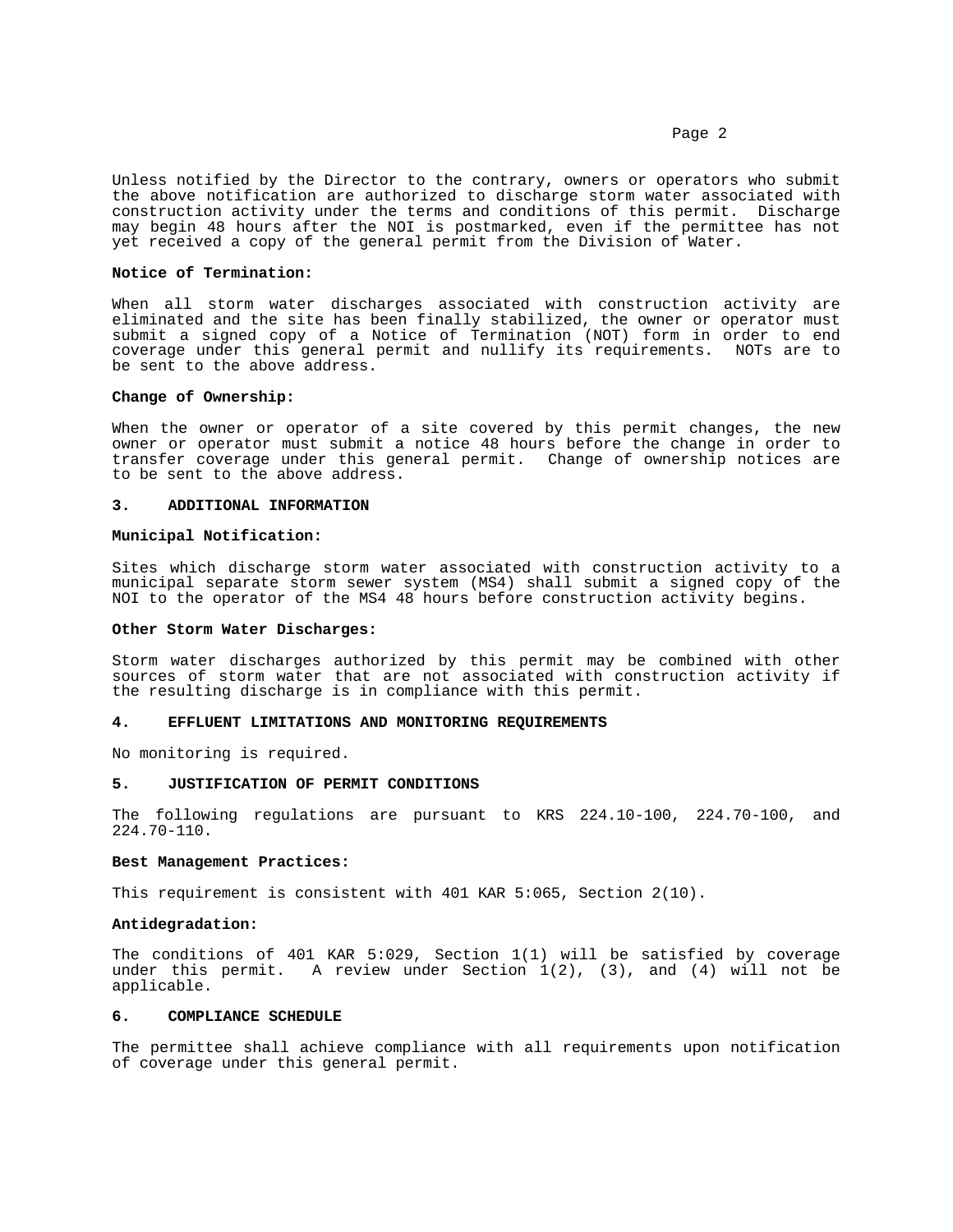Page 3

# **7. PERMIT DURATION**

This permit is valid for five (5) years. Upon issuance of a new general permit, the permittee will have coverage automatically renewed. A new NOI or other notification is not necessary.

# **8. PERMIT INFORMATION**

The application, draft permit, fact sheet, public notice, comments received, and additional information is available from the Division of Water at 14 Reilly Road, Frankfort Office Park, Frankfort, Kentucky 40601.

### **9. REFERENCES AND CITED DOCUMENTS**

All material and documents referenced or cited in this fact sheet are part of the permit information as described above and are readily available at the Division of Water Central Office. Information regarding these materials may be obtained from the person listed below.

#### **10. CONTACT**

Additional information concerning this permit may be obtained from Ronnie Thompson at the address noted in Item 8 or at (502) 564-2225, extension 423.

### **11. PUBLIC NOTICE INFORMATION**

Please refer to the attached Final Permit Decision Cover Letter or Public Notice for details regarding the procedures for a final permit decision, deadline for comments, and other information required by 401 KAR 5:075, Sections 12 and  $4(2)(e)$ .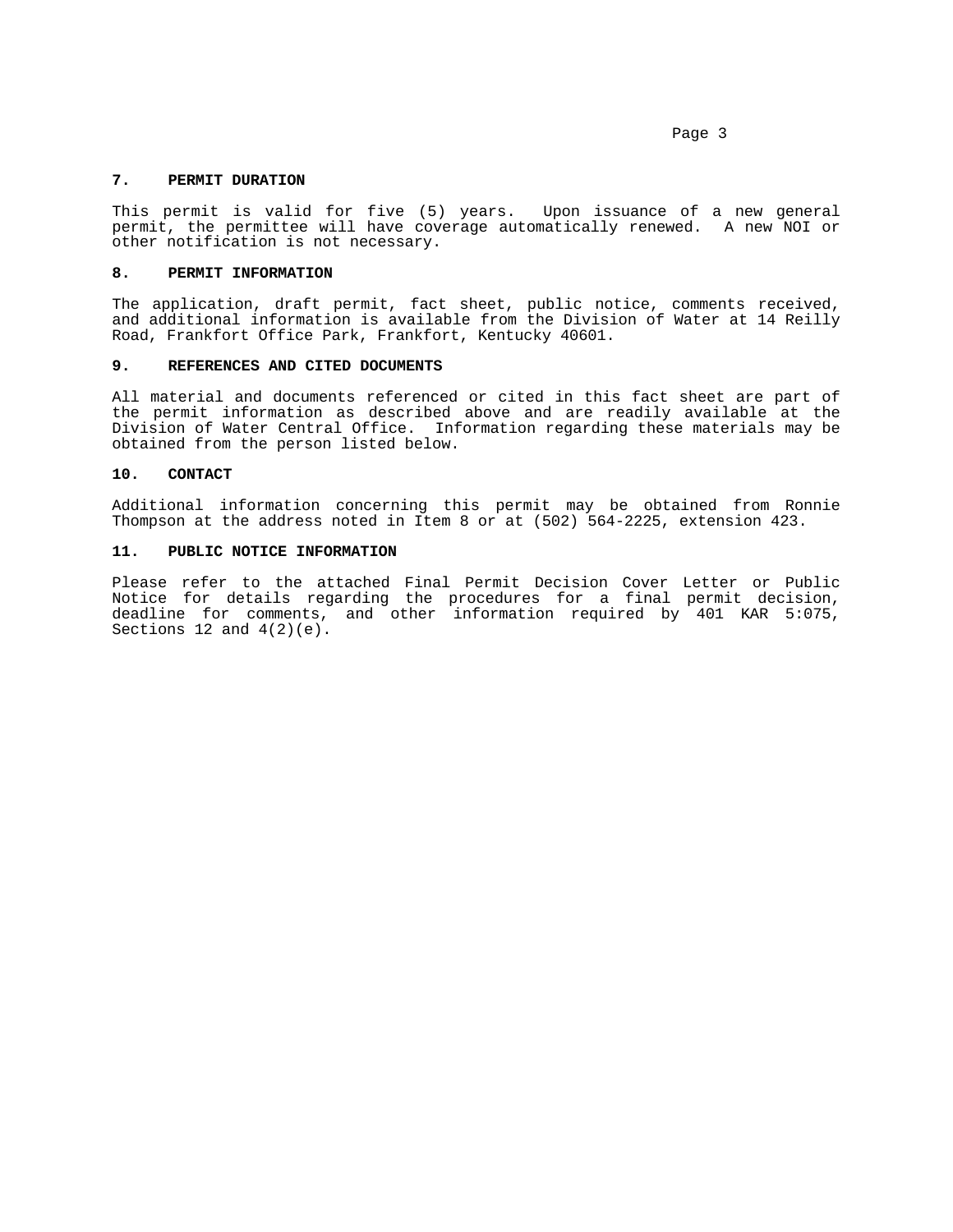**PERMIT NO.:** KYR10

# **GENERAL KPDES PERMIT FOR STORM WATER POINT SOURCE DISCHARGES**

# **CONSTRUCTION ACTIVITIES**

In compliance with the provisions of the Kentucky Revised Statutes Chapter 224 and pursuant to 401 KAR 5:055, Section 5, the following discharges are authorized:

All new and existing storm water discharges associated with construction activity that are required to have a permit pursuant to 401 KAR 5:055, Section 1 and KRS 224.16-050.

Specifically excluded from authorization under this permit are operations that:

- 1. Are subject to an existing individual KPDES permit or application,
- 2. Are subject to a promulgated storm water effluent guideline or standard,
- 3. The Director has determined to be or may reasonably be expected to be contributing to a violation of a water quality standard or to the impairment of a 303(d) listed water, or
- 4. Are into a surface water that has been classified as an Exceptional or Outstanding or National Resource Water.

The receiving water for any discharge authorized by this permit is located within the political boundaries of the Commonwealth of Kentucky. Such authorization is in accordance with the effluent limitations and other conditions set forth in PARTS I, II, III, and IV hereof. This permit consists of this cover sheet, PART I 1 page, PART II 1 page, PART III 1 page, and PART IV 4 pages.

This permit shall become effective on October 1, 2002.

This permit and the authorization to discharge shall expire at midnight, September 30, 2007.

**Date Signed Jeffrey W. Pratt, Director Division of Water**

> **Robert W. Logan Commissioner**

**DEPARTMENT FOR ENVIRONMENTAL PROTECTION Division of Water, Frankfort Office Park, 14 Reilly Road Frankfort, Kentucky 40601** Printed on Recycled Paper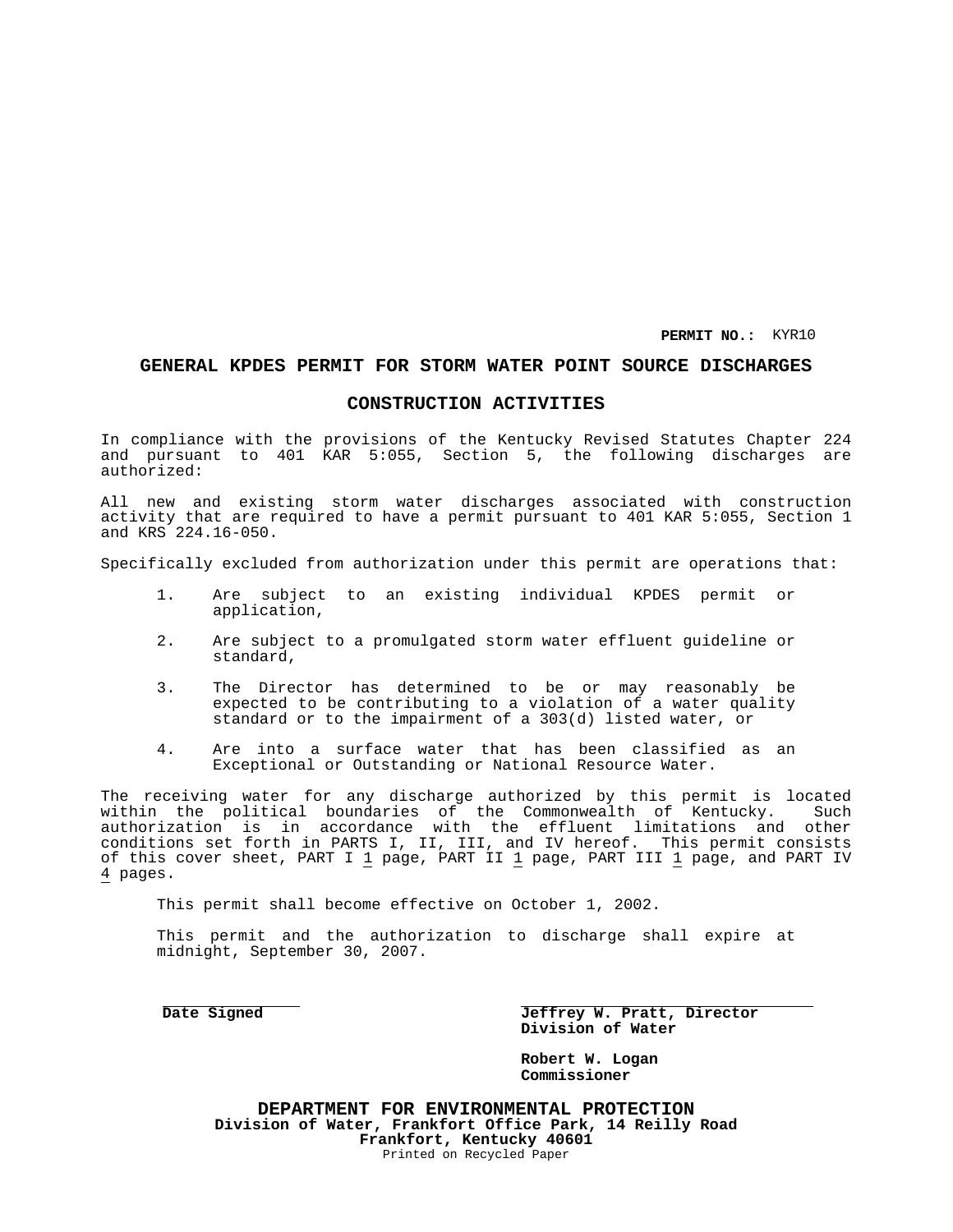PART I Page I-1 Permit No.: KYR10

# **A. Effluent Limitations and Monitoring Requirements**

No monitoring is required.

# **B. Schedule of Compliance**

The permittee shall achieve compliance with all requirements upon notification of coverage under this general permit.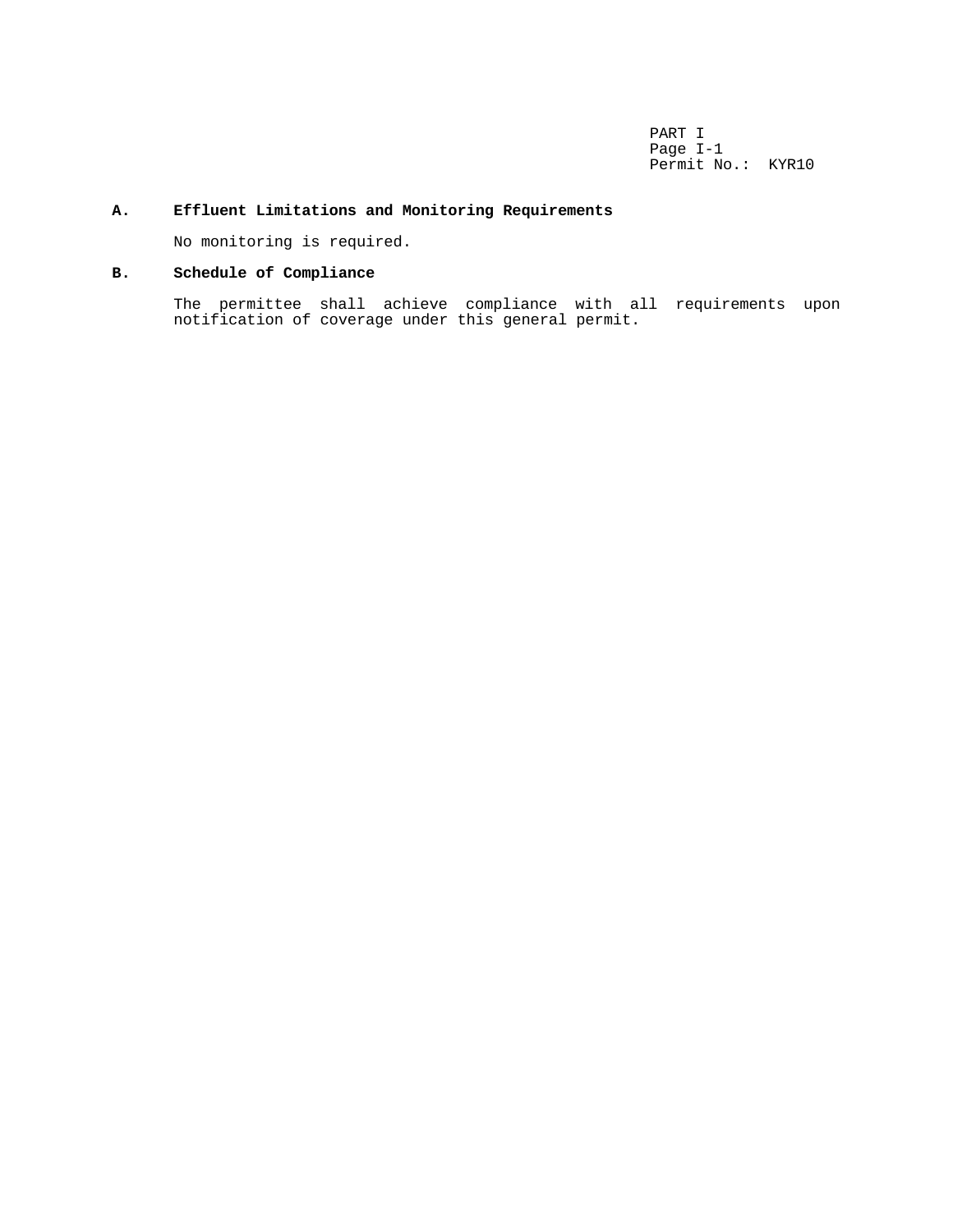PART II Page II-1 Permit No.: KYR10

### **STANDARD CONDITIONS FOR KPDES PERMIT**

The permittee is also advised that all KPDES permit conditions in KPDES Regulation 401 KAR 5:065, Section 1 will apply to all discharges authorized by this permit.

This permit has been issued under the provisions of KRS Chapter 224 and regulations promulgated pursuant thereto. Issuance of this permit does not relieve the permittee from the responsibility of obtaining any other permits or licenses required by this Cabinet and other state, federal, and local agencies.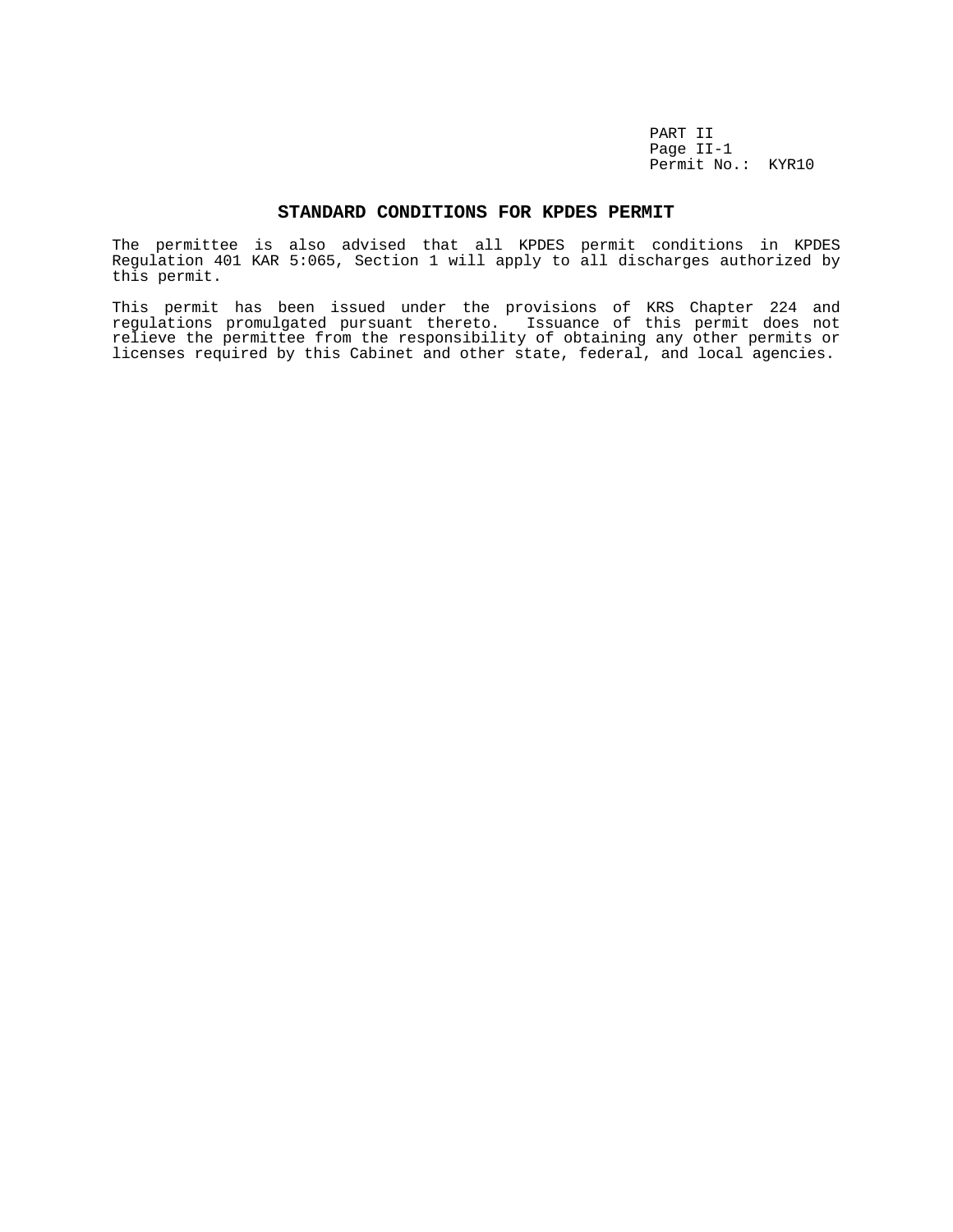PART III Page III-1 Permit No.: KYR10

# **PART III**

## **OTHER REQUIREMENTS**

### **A. Retention of Records:**

The permittee shall keep the Best Management Practices (BMP) plan developed in accordance with PART IV of this permit one (1) year after coverage under this permit ends. This period may be extended by request of the Director at any time.

### **B. Reopener Clause:**

This permit shall be modified, or alternatively revoked and reissued, to comply with any applicable effluent standard or limitation issued or approved under 401 KAR 5:050 through 5:080 and KRS 224 if the effluent standard or limitation so issued or approved:

- 1. Contains different conditions or is otherwise more stringent than any effluent limitation in this permit; or
- 2. Controls any pollutant not limited in this permit.

The permit as modified or reissued under this paragraph shall also contain any other requirements of KRS Chapter 224 when applicable.

### **C. Other Discharges:**

All discharges covered by this permit shall be composed entirely of storm water except for discharges from fire fighting activities, fire hydrant flushing, potable water sources, waterline flushing, irrigation or lawn watering, detergent free building or pavement washing where spills or leaks of toxic materials have not occurred or have been completely removed, air conditioning condensation, natural springs, and uncontaminated ground water sources.

This permit can only authorize storm water discharges from construction activity that are mixed with storm water discharges from other industrial activity, including dedicated asphalt and concrete plants, if the other industrial activity discharge is in compliance with a different KPDES permit.

### **D. Releases in Excess of Reportable Quantities:**

The presence of hazardous substances or oil in the storm water discharge shall be minimized in accordance with the BMP plan. Coverage under this permit does not relieve the permittee of the reporting requirements of 40 CFR Part 117 and 40 CFR Part 302.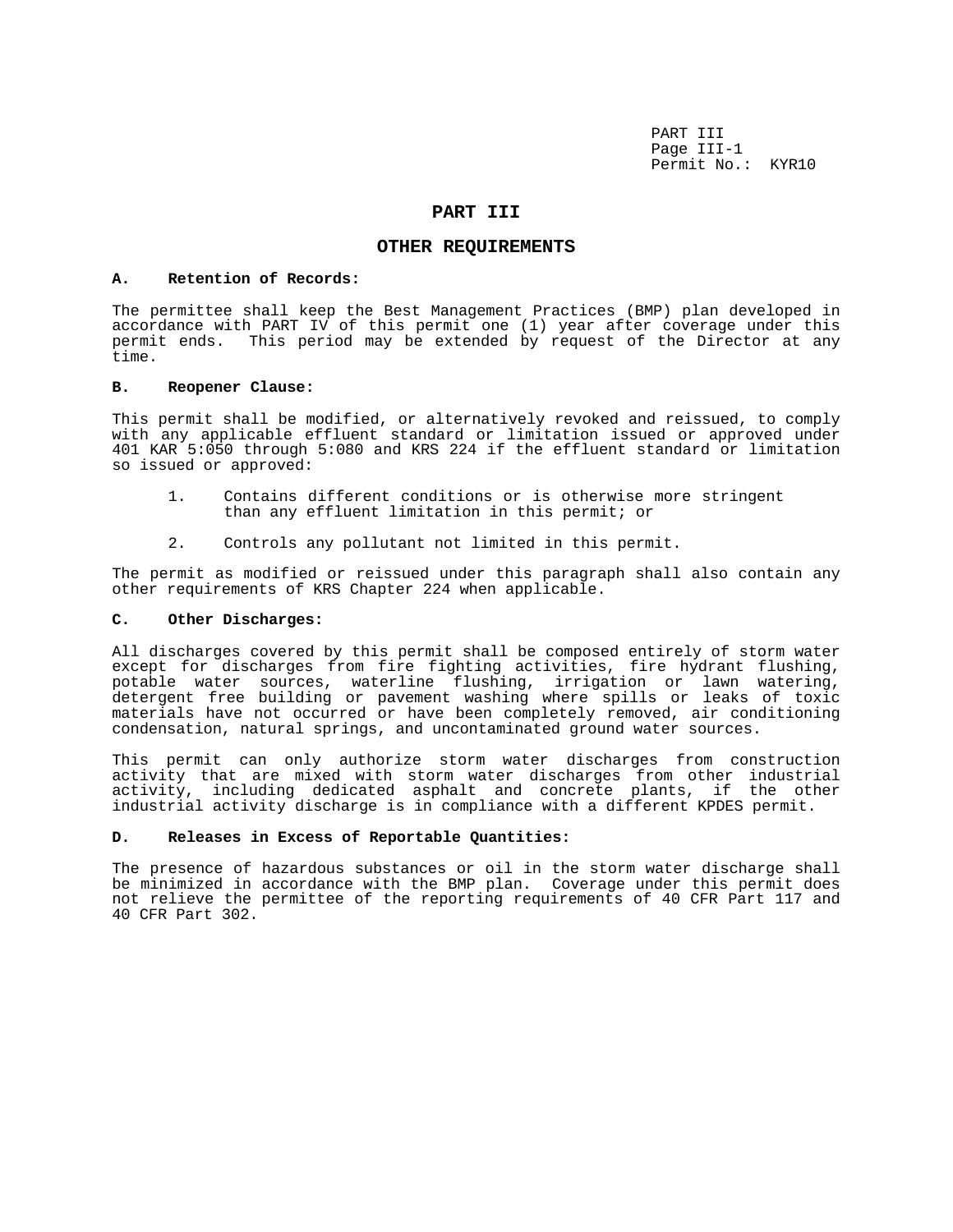PART IV Page IV-1 Permit No.: KYR10

### **PART IV**

### **BEST MANAGEMENT PRACTICES**

A storm water Best Management Practices (BMP) plan shall be developed in accordance with good engineering practices for each site covered by this permit. The BMP plan shall identify potential sources of pollution that may reasonably be expected to affect the quality of storm water discharges from<br>the site. The BMP plan shall describe and ensure the implementation of The BMP plan shall describe and ensure the implementation of practices that are to be used to reduce the pollutants in storm water discharges and to assure compliance with the terms and conditions of this permit. Facilities must implement the BMP plan required by this PART as a condition of this permit.

The BMP plan shall:

- 1. Be completed before submittal of the NOI for coverage under this permit.
- 2. Be implemented beginning with the initiation of construction activities.

#### **Signature and Plan Review:**

The BMP plan shall be signed in accordance with PART II and shall be kept onsite.

The permittee shall make the BMP plan available upon request to the Director, to a state or local agency approving sediment, erosion, grading or storm water management plans, or in the case of a storm water discharge to a MS4 with a KPDES permit, to the operator of the system.

After a review, the permittee may be notified that the BMP plan does not meet the minimum requirements of this PART. In that case, the permittee shall modify the BMP plan within seven (7) days of notification and shall submit a written certification that the requested changes have been made.

BMP plans required by this permit are considered reports that shall be made available to the public, upon written request by the public, in accordance with Section 308(b) of the Clean Water Act (CWA). However, the permittee may claim any portion of the BMP plan as confidential, in accordance with 40 CFR Part 2.

### **Plan Modification:**

The permittee shall modify the BMP plan when there is a change in design, construction, operation, or maintenance of the site which has a significant effect on the potential for the discharge of pollutants to waters of the Commonwealth and shall implement the changes within seven (7) days.

### **Modification for Ineffectiveness:**

The permittee shall amend the BMP plan if it proves to be ineffective in controlling the discharge of pollutants to waters of the Commonwealth and shall implement the changes within seven (7) days.

#### **Minimum Requirements:**

The BMP plan shall include, as a minimum, Items A through H.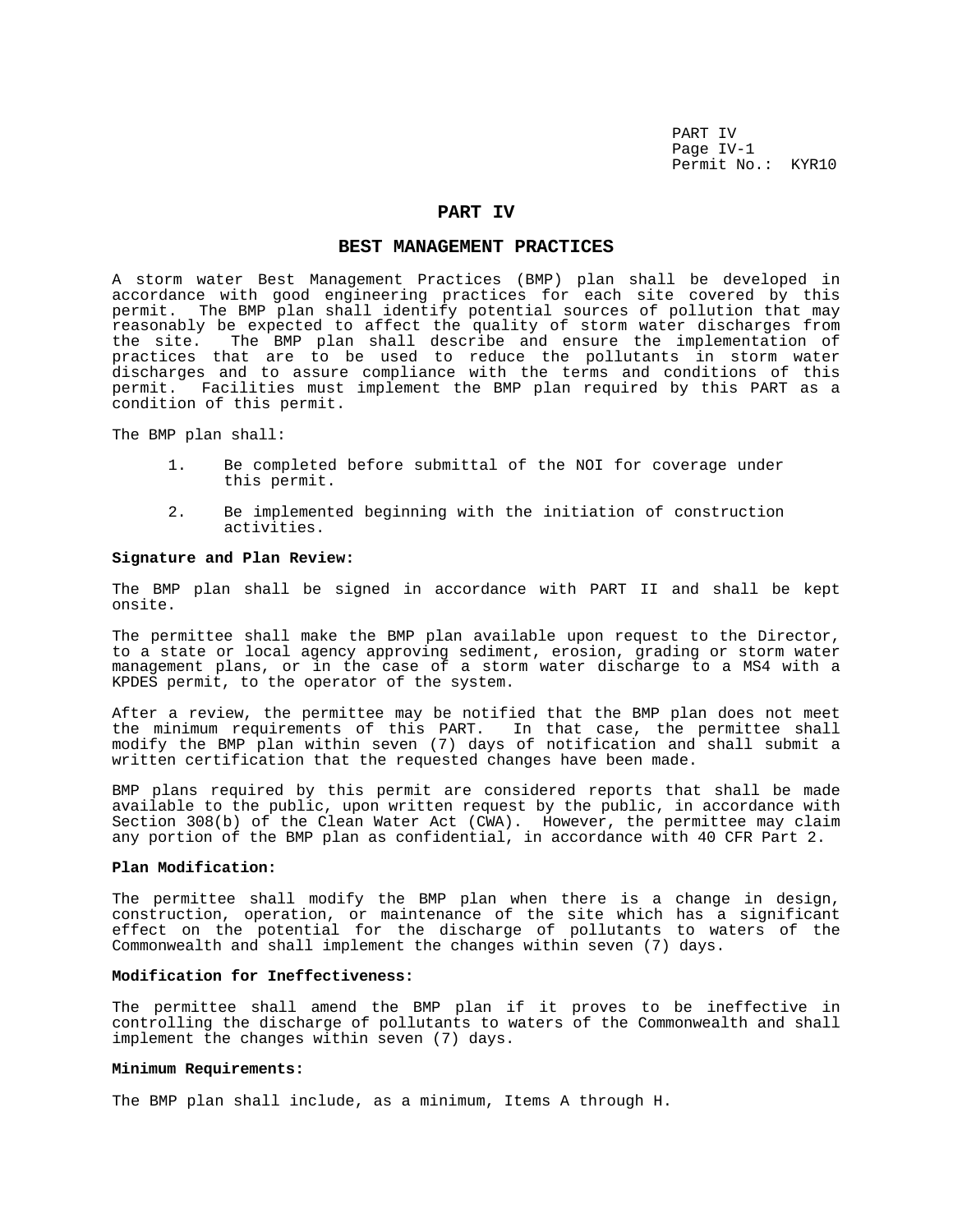PART IV Page IV-2 Permit No.: KYR10

### **A. Site Description:**

The BMP plan shall include a clear description of the nature of the construction activity, the order of major soil disturbing activities, estimates of the total project area and the total disturbed area, the post construction runoff coefficient, any existing data describing soil condition or discharge quality, receiving water name, and a site map. The site map shall indicate drainage patterns and show approximate slopes after grading, areas of disturbance, the location of control measures, surface waters or wetlands, and storm water discharge locations.

## **B. Sediment and Erosion Control Measures:**

The BMP plan shall include a clear description of what sediment and erosion control measures will be used and when they will be implemented. (For example, perimeter controls for one (1) portion of the site will be installed after the necessary clearing and grubbing, but before clearing and grubbing the remaining portions of the site. Perimeter controls will be actively maintained until upward portions of the site are stabilized). The following control measures shall be used as a minimum.

1. Soil Stabilization Practices - Existing vegetation shall be preserved where possible. All disturbed areas of the site shall be stabilized. Stabilization shall begin within 14 days on areas of the site where construction activities have permanently or temporarily (for 21 days or more) ceased. When snow cover causes delays, stabilization shall begin as soon as possible.

Stabilization practices include seeding, mulching, placing sod, planting trees or shrubs, and using geotextile fabrics and other appropriate measures.

2. Perimeter Structural Practices - Silt fences or other equivalent structural practices shall be used on all side and down slope borders of the site. Alternatively, a sediment basin shall be used that provides 3,600 cubic feet of storage capacity per disturbed acre drained. For common drainage locations that serve more than ten (10) disturbed acres at one time, a sediment basin must be used if possible.

Structural practices include protecting drain inlets and outlets and using silt fences, earthen dikes, drainage swales, sediment traps, check dams, subsurface drains, pipe slope drains, reinforced soil retaining systems, gabions, sediment basins and other appropriate measures. The installation of these devices may be subject to Section 404 of the CWA.

3. Storm Water Management Devices - Management devices shall be installed during construction to control the pollutants in storm water discharges that will occur after construction has been completed. Velocity dissipation devices shall be placed at discharge locations and along the length of any outfall channel as necessary to provide a non-erosive flow so that the original physical and biological characteristics and functions of the receiving waters, such as the hydroperiod and hydrodynamics, are maintained and protected. When considering storm water management devices, the goal should be 80% removal of Total Suspended Solids that exceed predevelopment levels. If this goal is not met, the permittee shall provide justification for refusing each device based on site conditions.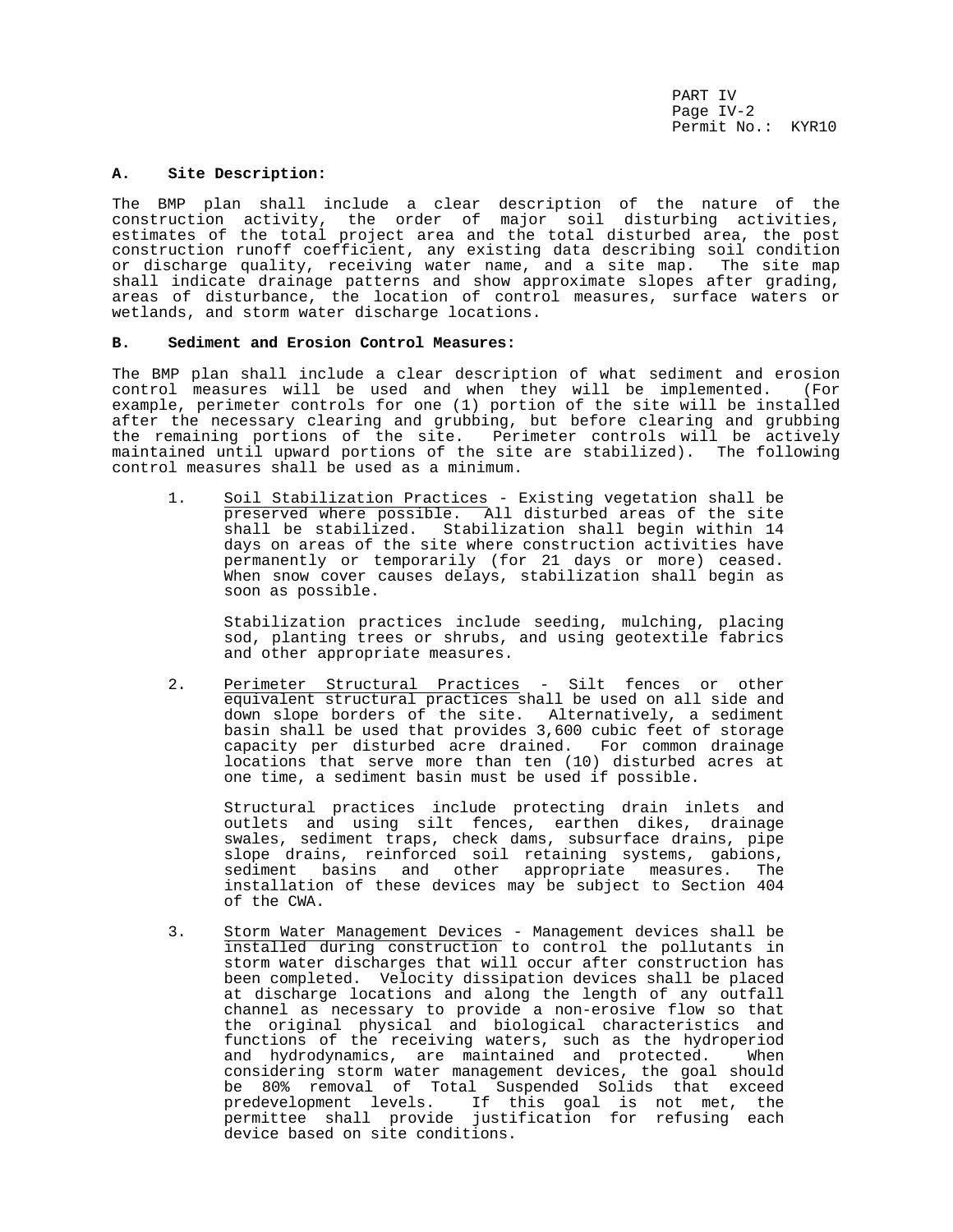PART IV Page IV-3 Permit No.: KYR10

Management devices include velocity dissipation devices, storm water retention and detention basins, wet ponds, vegetated swales and natural depressions used for flow reduction, runoff infiltration devices, sequential systems that combine several devices and other appropriate measures. The installation of these devices may be subject to Section 404 of the CWA.

The permittee is not responsible for the maintenance of these devices once discharges associated with construction activity have been eliminated.

# **C. Other Control Measures:**

No solid materials, including building materials, shall be discharged to waters of the Commonwealth, except as authorized by a Section 404 permit.

Off-site vehicle sediment tracking and dust generation shall be minimized.

Waste disposal methods and sanitary sewer or septic systems shall comply with applicable state or local regulations.

### **D. Other State or Local Plans:**

The BMP plan shall include any requirements specified in sediment and erosion control plans, storm water management plans or permits that have been approved by other state or local officials. Upon submittal of the NOI, other requirements for surface water protection are incorporated by reference into and are enforceable under this permit (even if they are not specifically included in the BMP plan required by this permit). This provision does not apply to master or comprehensive plans, non-enforceable guidelines or technical guidance documents that are not identified in a specific plan or permit issued for the construction site by state or local officials.

## **E. Maintenance:**

The BMP plan shall include a clear description of the maintenance procedures necessary to keep the control measures in good and effective operating condition.

# **F. Inspections:**

Qualified personnel shall inspect all storm water control measures, discharge locations, vehicle exits, disturbed areas of the construction site and material storage areas at least once every seven (7) days (and within 24 hours of the end of a storm that is 0.5 inches or greater) and areas that have been temporarily or finally stabilized at least once a month. Revisions to the BMP plan based on the results of the inspection shall be implemented within seven (7) days.

Control measures shall be inspected to ensure correct operation. Accessible discharge locations shall be inspected to ensure that velocity dissipation devices are effective in preventing significant impacts to receiving waters. Vehicle exits shall be inspected for evidence of, or the potential for, offsite sediment tracking. Disturbed areas and material storage areas that are exposed to precipitation shall be inspected for evidence of, or the potential for, pollutants entering the drainage system.

A report summarizing the scope of the inspection, names and qualifications of personnel making the inspection, the date of the inspection, major observations relating to the implementation of the BMP plan, and any corrective actions taken shall be made and kept as part of the BMP plan for at least three (3) years after the date of inspection, or until one (1) year after coverage under this permit ends. The report shall be signed in accordance with Part II of this permit.